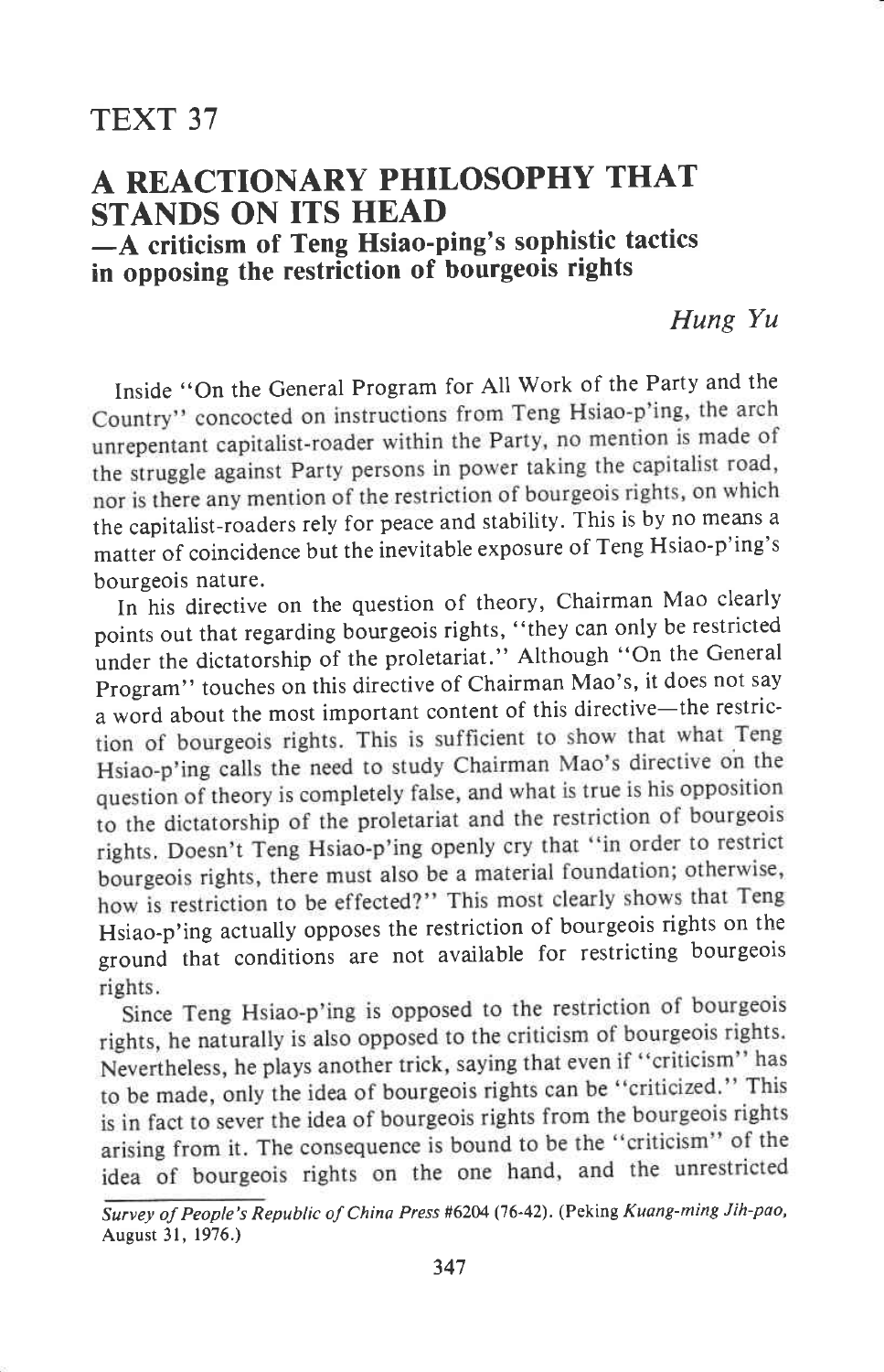strengthening and extension of bourgeois rights on the other. Such <sup>a</sup> trick played by Teng Hsiao-p'ing takes standing philosophy on its head as its ideological foundation. This kind of reactionary philosophy must be thoroughly criticized.

First, this kind of philosophy takes away the actual foundation of the idea of bourgeois rights, and describes it as something independent and divorced from bourgeois rights. A basic viewpoint of Marxist philosophy is "the need to explain social consciousness with social being." (Karl Marx, Selected Works of Lenin, Vol. II, p. 584) While "conceptual things are nothing more than the reformed material things transferred into human minds." (Marx's "Afterword to 2nd Edition of Das Kapital Vol. I," Selected Works of Marx and Engels, Vol. II, p. 211) The idea of bourgeois rights is a reflection of bourgeois rights in man's mind. There are still bourgeois rights in socialist society, and this is the objective foundation which makes possible the indefinite existence and functioning of the idea of bourgeois rights.

However, in Teng Hsiao-p'ing's philosophy which stands on its head, the idea of bourgeois rights seems to have become the decisive thing of prime importance, the thing which determines rather than rely on social being. Therefore, bourgeois rights "are forgotten and distorted by idealism 'right from the beginning.' " (Excerpts from Hegel's "Recorded Speeches on History of Philosophy," Collected Works of Lenin, Vol. XXXVIII, p. 324) According to this kind of idealist philosophy that stands on its head, the restriction of bourgeois rights becomes "an infeasible truth," which the handful of counterrevolutionaries yelled when staging the T'ienanmen Square incident.

Next, this kind of philosophy has taken away from the idea of bourgeois rights its concrete class content and turned it into a class concept that stands above classes. Marxist philosophy holds that any social consciousness in class society has its specific class content. For example, the idea of bourgeois rights is what the bourgeoisie looks upon as the "concept of their having the prerogative to exploit the workers." (Engels: "On the Question of Housing," Selected Works of Marx and Engels, Vol.II, p.476) Only by fully understanding the class essence of the idea of bourgeois rights can we heighten our understanding of the necessity to restrict bourgeois rights. Otherwise, the idea of bourgeois rights can only be criticized falsely while bourgeois rights are genuinely shielded.

What is the fact? Like Teng Hsiao-p'ing, such unrepentant capitalistroaders within the Party are also opposed to criticizing the idea of bourgeois rights. For instance, such typical ideas of bourgeois rights as "study in order to become officials," "private ownership of knowledge," pursuit of the "White-and-expert" road, "acquiring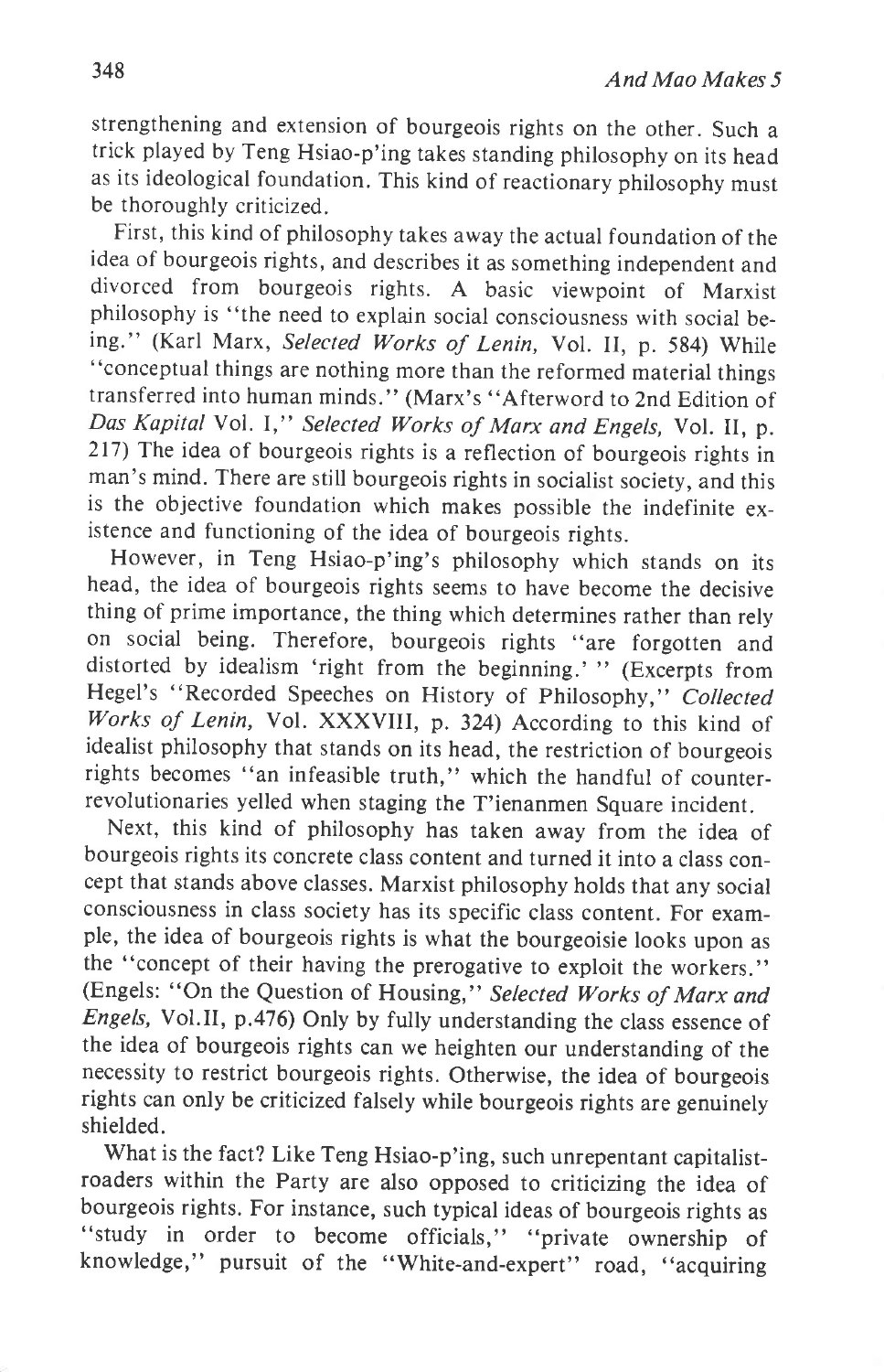fame and prestige," should have been criticized according to logic! However, the Teng Hsiao-p'ing-type of capitalist-roaders within the Party yell that "they cannot be unanalytically criticized." After their "analysis," these corrupt ideas all become things that stand above classes and "are good to the People's Republic of China." Therefore, he can carry on his sinful activities in strengthening and extending bourgeois rights and restoring capitalism.

Next again, this kind of philosophy negates the important role of revolutionary practice. Marxism fully affirms the dynamic role of social consciousness and emphasizes the importance of struggle in the ideological sphere, but it particularly attaches significance to the enormous role of revolutionary practice in transforming the objective world bourgeois rights is doubtlessly very important, but this cannot replace entirely the restriction of bourgeois rights in actual life. Teng Hsiao-p'ing's sinister attempt in advocating that the idea of bourgeois rights can only be "criticized" in isolation is to negate the significance of revolutionary practice, write off a section of revolutionary measures adopted by our Party for restricting bourgeois rights, smother a large number of socialist new things for restricting bourgeois rights on all sides and cover up his true image in transforming the idea of bourgeois rights into restorationist action.

The philosophy which stands on its head publicized by Teng Hsiao-p'ing is no new invention. In the workers movement, the opportunists and new and old revisionists, for the sake of opposing the proletarian revolution and the dictatorship of the proletariat, have all vociferously peddled this kind of idealist philosophy that stands on its head because it is particularly suitable to the political need of the reactionary class on the decline to deceive and corrupt the masses of the people and to defend and restore the old things. Liu Shao-ch'i, Lin Piao, Teng Hsiao-p'ing and the capitalist-roaders within the Party of their kind-similar to the reactionary class on the decline in history-all go against the historical tide and have no truth in their hands. Therefore can only seek help from this kind of reactionary philosophy that stands on its head. Liu Shao-ch'i chanted for several decades his idealist "self-cultivation," and Lin Piao openly advocated "to reverse" Marxist historical materialism and publicized with every effort the fallacy of "the eruption of revolution in the depth of the soul." What they worshipped is precisely this kind of philosophy which stands on its head—subjective idealist philosophy.

At the time of opposing the restriction of bourgeois rights, Teng Hsiao-p'ing toys with sophistic tactics. This is determined by his subjective idealist world outlook. His ideology is "characterized by the breach